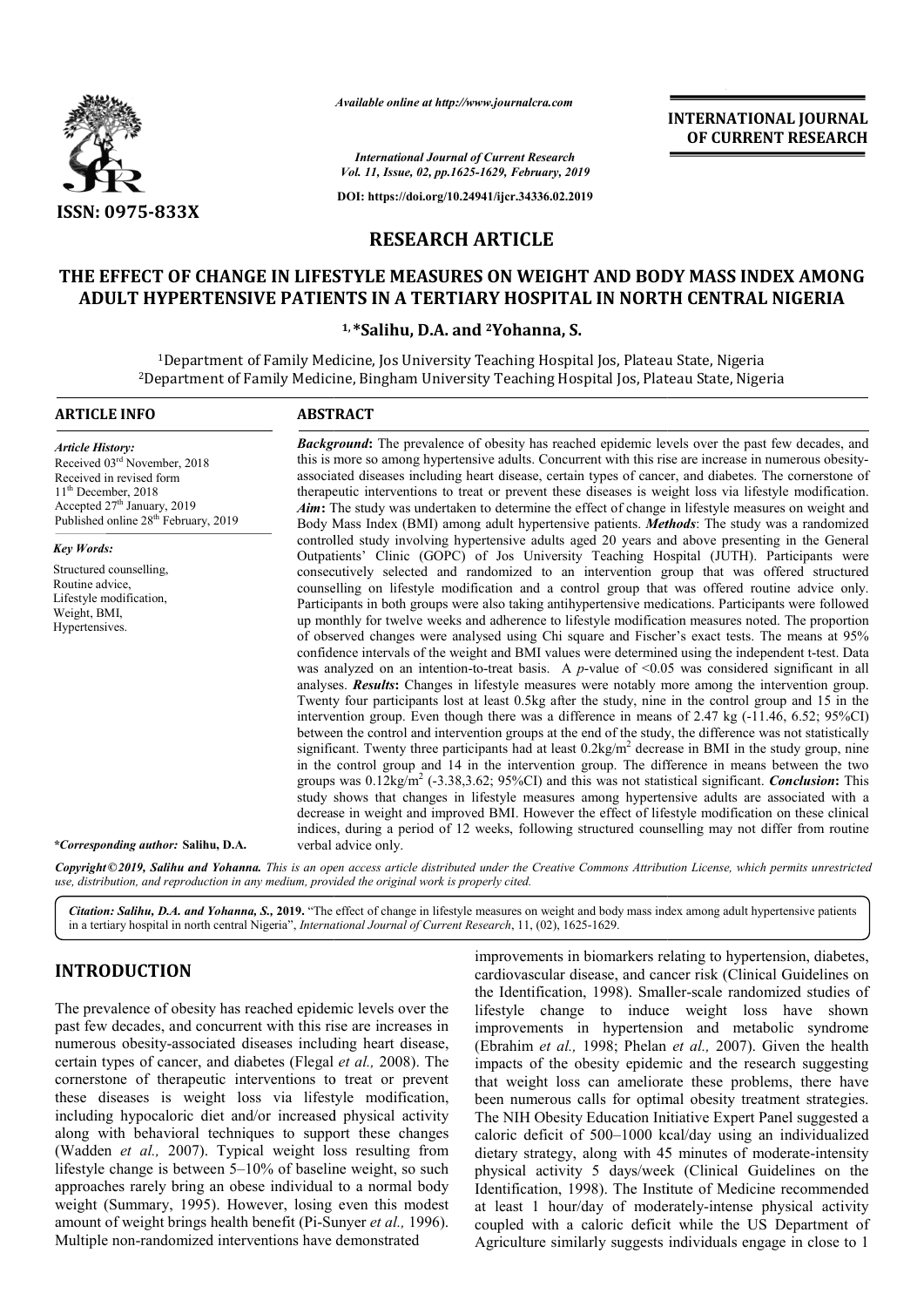hour of moderate-to-vigorous intensity exercise on most days of the week, without exceeding caloric intake requirements (Agriculture). The US Center for Disease Control instead suggests at least 30 min/d of moderate-intensity exercise most days of the week while maintaining sensible portion sizes (Centers for Disease Control and Prevention, 2009). The recommendations from these agencies are all based on expert opinion supported by the available data. Although numerous studies have examined the effect of lifestyle interventions on body weight, few have focused on hypertensive adults, a group experiencing particularly high rates of overweight and obesity using a tested intervention, a program known to reduce disease risk in other populations, and measured effects over a 12 month period (Witham and Avenell). Hence, questions still remain regarding the best approach for weight loss from lifestyle change for this group in particular, and randomized, controlled studies are the best way to demonstrate effectiveness of interventions that could influence public health recommendations. We conducted a 12 weeks study to examine the effect of lifestyle modification on weight and BMI on hypertensive adults and we hypothesized that the participants randomized to the intervention group would experience greater weight loss and improvements in BMI than those randomized to the control group. Hypertension is defined as systolic blood pressure (SBP) of  $\geq$  140mmHg or diastolic blood pressure (DBP) of  $\geq$  90mmHg, based on "two or more properly measured seated blood pressure (BP) readings on each of two or more office visits" (Ezzati *et al.,* 2002). Current recommendations for the prevention and treatment of high BP emphasize non-pharmacological therapy, also termed "lifestyle modification". JNC-7 recommends lifestyle modification for all patients with hypertension and prehypertension (Akinkugbe, 2000; Centers for Disease Control and Prevention, 2008).

These modifications include:

- 1. Reducing dietary sodium to less than 2.4g per day
- 2. Increasing exercise to at least 30 minutes per day, four days per week
- 3. Limiting alcohol consumption to two drinks or less per day for men and one drink or less per day for women. One standard drink contains 10g of alcohol e.g one bottle of beer = 2.6 standard drinks
- 4. Following the dietary approaches to stop hypertension (DASH) eating plan (high in fruits, vegetables, potassium, calcium and magnesium, low fat and salt)
- 5. Achieving a weight loss goal of 4.5kg or more
- 6. Cessation of smoking (not recommended in JNC 7).

The aim of this study, was to determine the effect of change in lifestyle measures on blood pressure control among hypertensive adults.

# **MATERIALS AND METHODS**

The study was conducted between February to May 2012 among hypertensive individuals aged 20 years and above presenting in the General Outpatients Clinic (GOPC) of Jos University Teaching Hospital (JUTH). The study was a randomized, comprising an intervention group that received structured counseling on lifestyle modification and a control group that was only advised on lifestyle modification. Using the Power of 80% and a 95% confidence level, the sample size for means was used for the study and 60 participants were recruited, with thirty in each group. Patients with a systolic

blood pressure of ≥140 mmHg and/or diastolic blood pressure of  $\geq 90$  mmHg were included. Information collected included the participants' socio-demographic data, weight, BMI, alcohol intake and smoking, current exercise activity and a 24-hour dietary recall. Each Subject had a focused physical examination. The physical examination included the height, weight and body mass index (BMI). Height was measured in centimetres (cm) using a wall-mounted stadiometer. The subjects were without shoes and head gears while they stood erect with their hands at their sides. Their heads, buttocks and feet touched a vertical wall with the head level in the horizontal plane. Weight was measured in kilograms (kg) to the nearest 100g without shoes and with minimal clothing using a digital bathroom scale that was regularly calibrated with a known weight. Body mass index (BMI) was calculated as weight (in kg) divided by height (in metres) squared (kg/m2). All patients in the intervention group were counseled and advised concerning diet and exercise using a structured format. They were given written dietary and exercise instructions in either English or Hausa and asked to keep an exercise diary. They were asked to return for follow up at four, eight and twelve weeks. At each follow up visit, the instructions were reviewed and repeated according to the structured format to reinforce them. The blood pressure was recorded at each follow up visit as described above. The duration of exercise each day was also recorded. The control group were only given general advice on exercise and a healthy diet. Data was analysed using Epi Info version 3.5.3 (Centres for Disease Control and Prevention, Atlanta, Georgia, USA).<sup>15</sup> Background descriptive analysis was done to compare both groups. The primary outcome variable of interest was blood pressure. The proportions of categorical variables were compared using the  $\chi^2$  test and the Fisher's exact test. A p value of 0.05 was considered significant in all analyses. Analyses were carried out on an intention to treat basis.

# **RESULTS**

Sixty subjects fulfilled the inclusion criteria and participated in the study – 30 each in the control and intervention groups. Fifty three completed follow-up (88.33%) while seven (11.67%) did not complete the study, comprising three in the control group and four in the intervention group.

*Socio-demographic characteristics of study participants:* The mean ages of the participants in the control and intervention groups were  $48.64\pm9.78$  years and  $48.22\pm10.46$  years  $(p=0.87)$ . The age range was 27 to 68 years. Seventeen (28.3%) of the participants were males and 43 (71.7%) were females. Ninety percent of them were married. Details are shown in Table 1.

#### **Lifestyle Habits**

*Alcohol consumption:*At baseline, sixteen (26.67%) participants in the control group and 19 (31.67%) in the intervention group had a current history of alcohol consumption in the form of beer, wine, whisky and local brew, of more than two standard drinks per day and a duration of at least one year. One "standard" drink contains roughly 14 grams of pure alcohol, which is found in: 12 ounces of regular beer, which is usually about 5% alcohol, 5 ounces of wine, which is typically about 12% alcohol, 1.5 ounces of distilled spirits (gin/whisky), which is about 40% alcohol.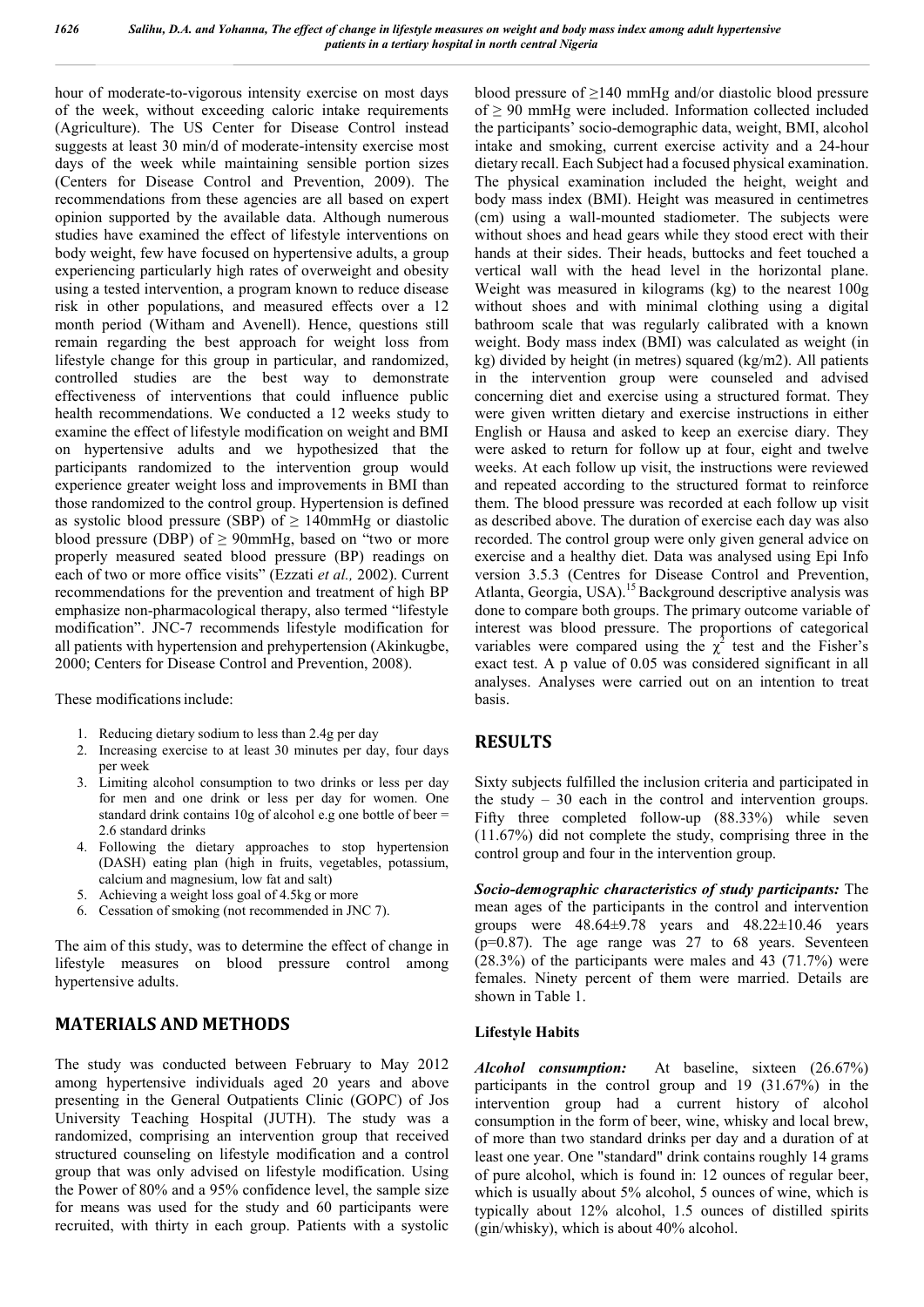|  |  | Table 1: Sociodemographic characteristics of the study participants |  |  |
|--|--|---------------------------------------------------------------------|--|--|
|  |  |                                                                     |  |  |

|                           | Control group N=30 | Intervention group N=30 | p value |
|---------------------------|--------------------|-------------------------|---------|
| Mean Age (years)          | 48.64±9.78         | $48.22 \pm 10.46$       | 0.87    |
| Age category(years)       |                    |                         |         |
| $20 - 29$                 | $\overline{c}$     | 1                       |         |
| 30-39                     | 3                  | $\overline{4}$          |         |
| 40-49                     | 10                 | 9                       |         |
| 50-59                     | 10                 | 12                      |         |
| 60-69                     | 5                  | $\overline{4}$          |         |
| Gender:                   |                    |                         | 0.77    |
| Male                      | 8                  | 9                       |         |
| Female                    | 22                 | 21                      |         |
| <b>Educational Level:</b> |                    |                         | 0.92    |
| None                      | 12                 | 12                      |         |
| Primary                   | 4                  | 5                       |         |
| Secondary                 | 6                  | $\overline{7}$          |         |
| Tertiary                  | 8                  | 6                       |         |
| Marital Status:           |                    |                         | 0.38    |
| Married                   | 26                 | 28                      |         |
| Single                    | 4                  | $\overline{c}$          |         |
| Religion:                 |                    |                         | 0.60    |
| Christian                 | 19                 | 17                      |         |
| Muslim                    | 11                 | 13                      |         |
| Ethnicity                 |                    |                         | 0.39    |
| Plateau People            | 20                 | 23                      |         |
| Non-Plateau People        | 10                 | $\overline{7}$          |         |

Post intervention, nine (15%) participants in the control group and 12 (20%) in the intervention group had reduced alcohol consumption  $(p=0.04)$ .

*Cigarette smoking:* No participant in either the control group or the intervention group had a current history of cigarette smoking, and none had resumed or started smoking during the study.

*Exercise:* At enrollment, nine participants (15%) from the control group and ten (16%) from the intervention group were involved in some form of regular aerobic exercise. The control group exercised for an average of two days per week for an average of 34.5 minutes per day while the intervention group also exercised for an average of two days per week but for an average of 37 minutes per day. Among those that exercised, the most common exercise undertaken was brisk walking in both groups, comprising seven (77.7%) participants in the control group and five (50%) in the intervention group. At the end of the study, 25 (54.3%) participants from the control group and 22 (47.8%) from the intervention group were involved in some form of regular aerobic exercise (p=0.18). The control group exercised for an average of three days per week for an average of 32 minutes per day while the intervention group exercised for an average of four days per week for an average of 35 minutes per day. The most common exercise undertaken was brisk walking in both groups, with 13 (43.3%) participants in the control group and 15 (50%) in the intervention group (p=0.68). Jogging, skipping, climbing staircases, cycling, tennis, football and other forms of aerobic exercises made up the remaining.

*Dietary pattern:* Based on a 24-hour dietary recall and estimated from the average equivalent of the DASH diet, the dietary pattern of participants in the study groups were compared. All patients in both groups had less than the expected daily servings of fruits with 63.3% and 70% of participants having less than the expected daily servings of fruits and vegetables in the control and intervention groups respectively. Of the total study participants, 93.3% of the participants in the control group had more than the expected daily servings of fats and oils versus 96.7% in the intervention group while 70% of the control group had more than the expected daily servings of grain and grain cereals versus 76.7% in the intervention group. Only 13.3% of the control

population had the expected value for lean meat, poultry or fish against 10% of the intervention population. Only 10% of the control population had some form of nuts, seeds or legumes and in required daily amounts at enrollment versus 6% in the intervention group. All participants in the study group were taking more than the expected daily servings of more than one teaspoon full of salt either in prepared meals or on the table or both. On completing the study, 47.2% of the control group had the expected daily servings of fruits against  $67.8\%$  of the intervention group ( $p=0.03$ ). The control and intervention groups comprised 47.7% and 56.3% of participants who had the expected daily servings of vegetables respectively (p=0.035). In the control group, 11.4% had the expected daily servings of fats and oils versus 18.3% in the intervention group ( $p=0.58$ ). The control group was made up of 27.8% who had the expected daily servings of grain and grain cereals which was comparable with 34.9% in the intervention group ( $p=0.41$ ). Only 41.1% of the control group had the expected servings for lean meat, poultry or fish against 38.9% of the intervention group (p=0.63). On completion of the study, 9.3% of the control group had some form of nuts, seeds or legumes versus 11.4% of the intervention group (p=0.29). All participants in both study arms had reduced their salt intake at the end of the study. Based on a 24 hour dietary recall and estimated from the average equivalent of the DASH diet, the dietary pattern of participants in the study groups were compared at baseline and on completing the study (Figures 1 and 2).



**Fig 1. Baseline dietary pattern of the control and intervention groups based on a 24-hour dietary recall**



**Fig 2. Post-intervention dietary pattern of the control and intervention groups based on a 24-hour dietary recall**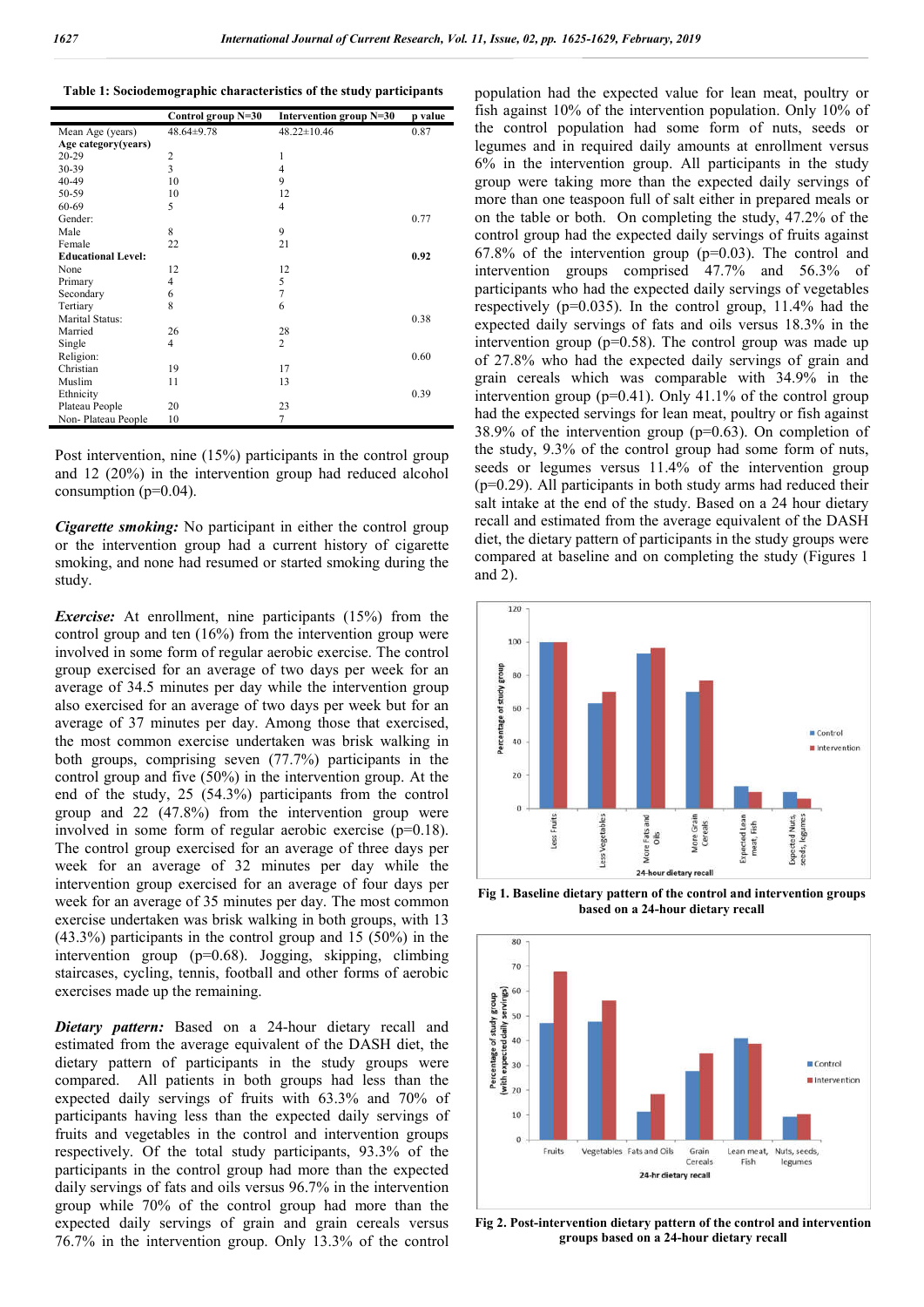*Weight:* The mean weights of the control and intervention groups were  $78.54 \pm 16.75$  kg and  $76.91 \pm 19.03$ kg (p=0.73) respectively. In the control group, the least weight was 51kg and the maximum was 111kg while in the intervention group, the least weight was 53kg and the maximum, 119kg. Post intervention, the mean weights of the control and intervention groups were  $77.27 \pm 16.40$  kg and  $74.8 \pm 18.34$  kg respectively  $(p=0.59)$ . In the control group, the least weight remained 51kg and the maximum weight was 109kg while in the intervention group, the least weight was at 52kg and the maximum weight reduced to115kg. Twenty four participants lost at least 0.5kg after the study, nine in the control group and 15 in the intervention group. Even though there was a difference in means of 2.47 kg (-11.46, 6.52; 95%CI) between the control and intervention groups at the end of the study, the difference was not statistically significant.

*Body mass index:* The mean BMI of the control group at the start of the study was  $29.69 \pm 6.28 \text{kg/m}^2$  while that of the intervention group was  $30.15\pm7.4$  kg/m<sup>2</sup> (p=0.80). At the end of the study, the mean BMI of the control group was 29.48 $\pm$ 6.37 kg/m<sup>2</sup> while that of the intervention group was 29.36 $\pm$ 7.16kg/m<sup>2</sup> (p=0.95). Twenty three participants had at least  $0.2\text{kg/m}^2$  decrease in BMI in the study group, nine in the control group and 14 in the intervention group. The difference in means between the two groups was  $0.12 \text{kg/m}^2$  (-3.38,3.62; 95%CI) and this was not statistical significant.

# **DISCUSSION**

This study evaluated the cumulative benefit of multiple lifestyle interventions and the benefit that can be expected from structured therapeutic lifestyle changes. Several similar studies investigating the effect of lifestyle interventions on hypertension have been done elsewhere (Steptoe *et al.,* 2002; Wister *et al.,* 2007; Appel *et al.,* 2003). Although the average weight loss in the control group was not statistically significant when compared to the intervention group, the average reduction in weight from baseline to the end of the study was higher in the intervention group, with 30% and 50% loosing at least 0.5kg in the control and intervention groups respectively at the end of the study. This may have been possible with the exercise and dietary pattern observed among participants in the study. The Trials of Hypertension Prevention (TOHP), a multicentre study done in USA, also demonstrated a similar but larger effect (Stevens *et al.,* 2002). In that trial, a behavioral weight loss intervention in adults with hypertension led to an average reduction in body weight of 2 kg at six months. The evidence of an effect of weight loss on reduction in BP is strong and consistent as was seen in other studies (Lawoyin *et al.,* 2002; Staessen *et al.,* 2003; Cutler, 2001; Hill and Wyatt, 2002; Puepet *et al.,* 2002). It may be argued that the modest average reduction in weight loss among study participants at the end of the study may have resulted from a sizeable number of individual weights being maintained rather than reduced, due to effected lifestyle changes during the period of the study. These modest reductions should be viewed in the context of public health goals that emphasize prevention of additional weight gain, rather than weight loss, because of the welldocumented difficulties of sustaining weight loss (Lawoyin *et al.,* 2002; Cutler, 2001). Although the difference in the mean BMI between the control and intervention groups was not statistically significant at the end of the study, the mean BMI was slightly higher in the intervention group than in the control

group. However, only 30% of the control group had at least a reduction of  $0.2\text{kg/m}^2$  versus 46.67% in the intervention group at the end of the study. This study was unlike other studies which showed a significant decrease in BMI following the period of intervention (Writing Group of the PREMIER Collaborative Research Group, 2003; Steptoe *et al.,* 2002; Wister *et al.*, 2007). The inability to detect this difference may be because, the relatively short twelve-week duration of the study was inadequate to demonstrate a difference compared to at least one year in these other studies. Since the weekly target weight loss in the intervention group was 0.5 kg, it was expected that each subject in the intervention group lose 6 kg over the twelve-week period of the study.

#### **Conclusion**

This study shows that changes in lifestyle measures are associated with a decrease in weight and improved BMI. Individuals with hypertension can make and sustain, during a period of 12 weeks, multiple lifestyle modifications which can help to reduce weight or improve BMI and reduce the risk for cardiovascular diseases. However, administration of structured counselling of lifestyle changes may not differ from routine verbal advice in terms of improvement of these clinical indices.

*Implication for clinical practice:* This study demonstrates the utility of effecting lifestyle changes in reducing weight and BMI and consequently reducing co-morbidities that may be associated with elevated blood pressure. Clinicians should therefore be aware of the presence of risk factors associated with increased blood pressure and the screening and risk categorization of patients should be a routine aspect of patient care.

*Implication for policy makers:* Public policy to support and encourage lifestyle changes can be implemented at all levels of government. The provision of sports grounds, smoke-free public spaces and 'green' spaces in communities, and legislation on the sale and consumption of alcohol, among other measures will create a supportive environment in which healthier lifestyle choices are easier to make.

*Consent:* Written informed consent was obtained from participants.

*Conflict of Interest:* There is no conflict of interest to declare

*Funding*: The research was funded by the researchers

# **REFERENCES**

- Agriculture U., Washington, D.C. US Government Printing Office; 2005. Dietary guidelines for Americans.
- Akinkugbe O. 2000. The Physiologist role in Africa's demographic health transition. Proceedings of the AAPS congress; South Africa.
- Appel LJ, Champagne CM, Harsha DW, Cooper LS, Obarzanek E, Elmer PJ. 2003. Effects of comprehensive lifestyle modification on blood pressure control: main results of the PREMIER clinical trial. *JAMA,* 289:2083–2093.
- Centers for Disease Control and Prevention, 2009. Healthy Living: Nutrition, Physical Activity and Exercise. ed.; www.cdc.gov/HealthyLiv.